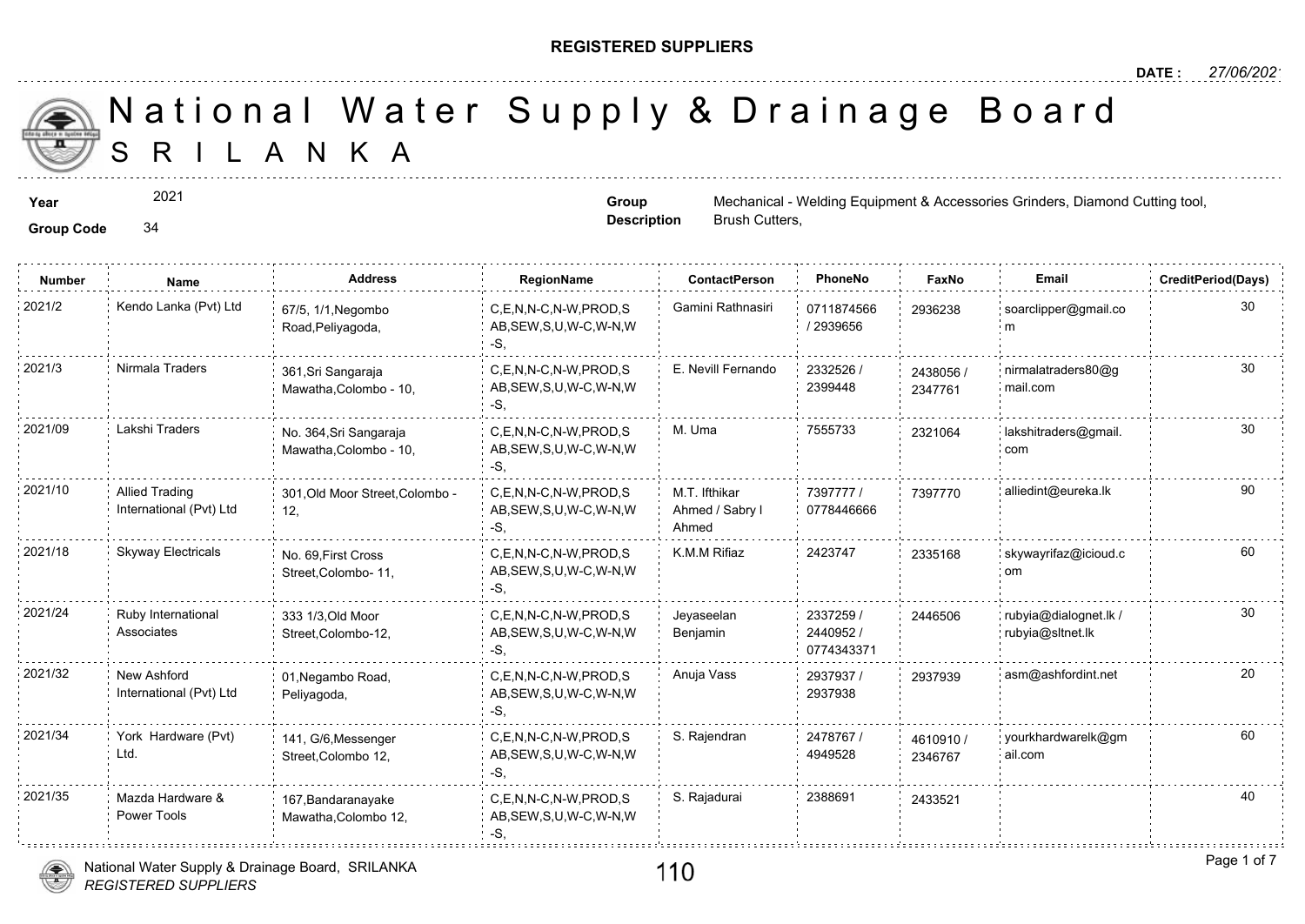

2021

**Group Description**

**Year** Mechanical - Welding Equipment & Access Accessories Contract Cutting to Grinders, Mechanical - Welding Equipment & Accessories Grinders, Diamond Cutting to Accessories Accessories Cutting to Accessories Cutting to A Brush Cutters,

**Group Code** 34

| <b>Number</b> | Name                                                   | <b>Address</b>                                          | <b>RegionName</b>                                         | <b>ContactPerson</b>  | PhoneNo                           | Faxl             |
|---------------|--------------------------------------------------------|---------------------------------------------------------|-----------------------------------------------------------|-----------------------|-----------------------------------|------------------|
| 2021/36       | Major Power Tools Co.                                  | 36-A, Quarry Road, Colombo<br>12,                       | C.E.N.N-C.N-W.PROD.S<br>AB, SEW, S, U, W-C, W-N, W<br>-S, | M. S. Silva           | 2472481/<br>5736481               | 573648           |
| 2021/40       | AC Paul & Co. Ltd                                      | 324, 326, Sri Sangaraja<br>Mawatha, Colombo 10,         | C,E,N,N-C,N-W,PROD,S<br>AB, SEW, S, U, W-C, W-N, W<br>-S. | Nimal                 | 2431018/<br>2431019               | 242120           |
| 2021/44       | Rockweld International<br>Engineering Co. (Pvt)<br>Ltd | No. 68, Quarry Road,<br>Mirihana, Nugegoda,             | C.E.N.N-C.N-W.PROD.S<br>AB, SEW, S, U, W-C, W-N, W<br>-S, | Rukmal<br>Nanayakkara | 5671604 /<br>0712730153           | 276816<br>281518 |
| 2021/48       | <b>Carson Enterprises</b>                              | No. 14, Quarry Road, Colombo -<br>12,                   | C.E.N.N-C.N-W.PROD.S<br>AB, SEW, S, U, W-C, W-N, W<br>-S, | S.U. Kumar            | 2438963/<br>2438965               | 243896           |
| 2021/57       | Oneemto (Pvt) Ltd                                      | No. 161, Colombo<br>Road, Rattanapitiya,                | C,E,N,N-C,N-W,PROD,S<br>AB, SEW, S, U, W-C, W-N, W<br>-S. | Iran Farees           | 7607253                           |                  |
| 2021/74       | Marlbo Trading<br>Company                              | No. 24, Abdul Gaffoor<br>Mawatha, Colombo 03,           | C,E,N,N-C,N-W,PROD,S<br>AB, SEW, S, U, W-C, W-N, W<br>-S. | Τ.<br>Sarawanakumar   | 2576999                           | 257787           |
| 2021/90       | <b>Bright Way Enterprisies</b>                         | No. 323,3/15,3rd Floor, Old<br>Moor Street, Colombo 12, | C.E.N.N-C.N-W.PROD.S<br>AB, SEW, S, U, W-C, W-N, W<br>-S, | S. Kanapathy          | 0771895599<br>0718307921          | 233585           |
| 2021/92       | Magnum Traders                                         | 45A, Colombo Street, Kandy,                             | C.E.N.N-C.N-W.PROD.S<br>AB, SEW, S, U, W-C, W-N, W<br>-S. | P. Kapilnath          | 0812234323                        | 081222           |
| 2021/103      | Hunter & Company PLC                                   | 45/75, Narahenpita<br>Road, Colombo 05,                 | C,E,N,N-C,N-W,PROD,S<br>AB, SEW, S, U, W-C, W-N, W<br>-S. | B. T. Liyanage        | 2081700 /<br>0716065592           | 236842           |
| 2021/114      | Monara Steel Centre                                    | No.333-2/18, Old Moor<br>Street, Colombo 12,            | C,E,N,N-C,N-W,PROD,S<br>AB, SEW, S, U, W-C, W-N, W<br>-S, | S. Shivakumar         | 2470738 /<br>2470739 /<br>2390882 | 232010           |
|               |                                                        |                                                         |                                                           |                       |                                   |                  |

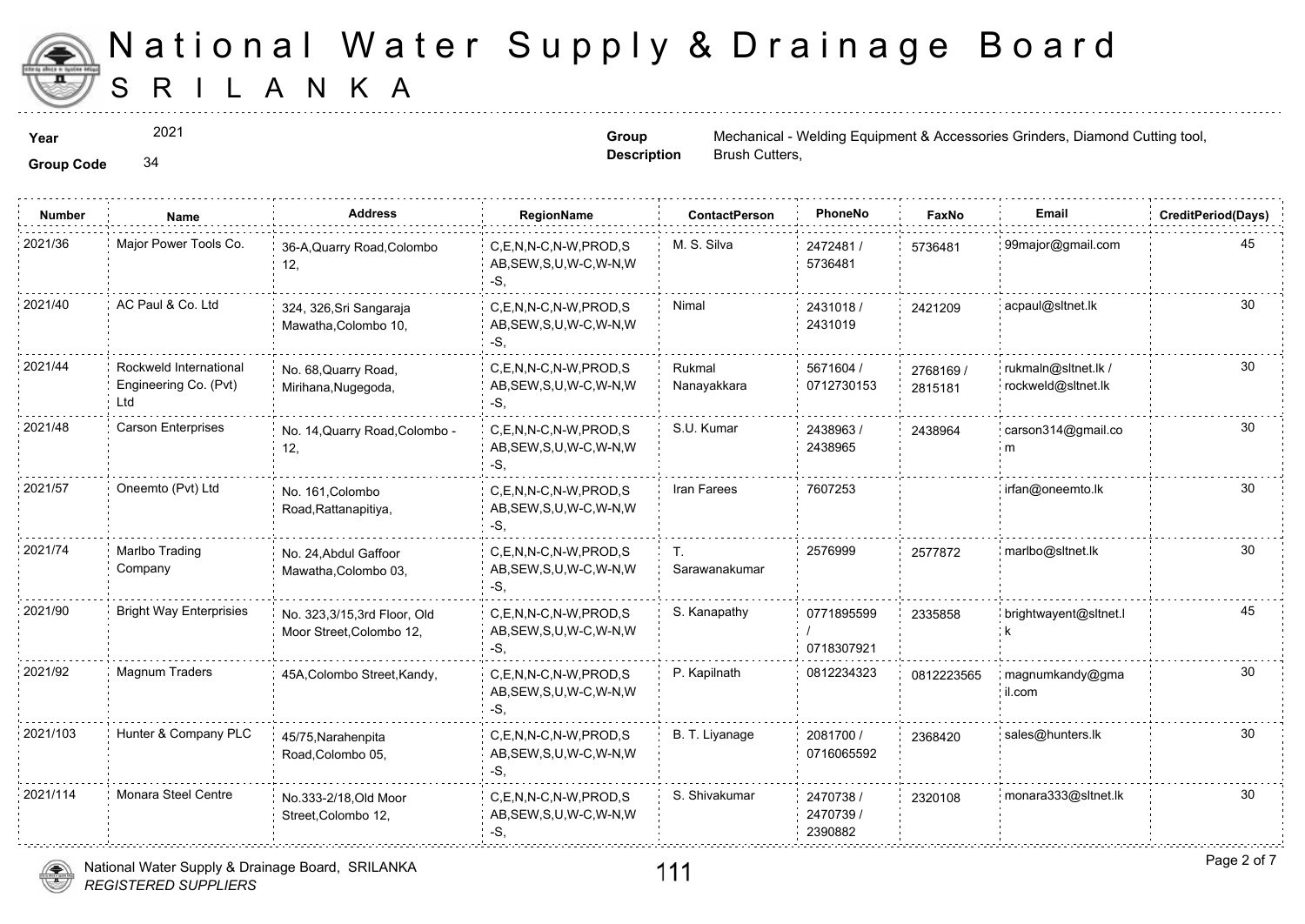

2021

**Group Description**

**Year** Mechanical - Welding Equipment & Access Accessories Contract Cutting to Grinders, Mechanical - Welding Equipment & Accessories Grinders, Diamond Cutting to Accessories Accessories Cutting to Accessories Cutting to A Brush Cutters,

**Group Code** 34

| <b>Number</b> | Name                                                         | <b>Address</b>                                                     | RegionName                                                   | <b>ContactPerson</b>                                    | PhoneNo                                 | Faxl             |
|---------------|--------------------------------------------------------------|--------------------------------------------------------------------|--------------------------------------------------------------|---------------------------------------------------------|-----------------------------------------|------------------|
| 2021/115      | Dockyard General<br><b>Engineering Services</b><br>(Pvt) Ltd | No. 223, Jayantha<br>Mallimarachchi<br>Mawatha, Colombo - 14,      | C,E,N,N-C,N-W,PROD,S<br>AB, SEW, S, U, W-C, W-N, W<br>-S,    | F.J.L. Felix                                            | 2527980 /<br>2527981 /<br>2110510       | 252284<br>471415 |
| 2021/178      | Jinasena (Pvt) Ltd                                           | No. 186, Elvitigala<br>Mawatha, Colombo 08,                        | C.E.N.N-C.N-W.PROD.S<br>AB, SEW, S, U, W-C, W-N, W<br>-S.    | <b>Uditha Mudalige</b>                                  | 2684911 /<br>2684912                    | 268896           |
| 2021/179      | Innovate Trading                                             | No. 26/26.3rd<br>Lane, Alubogahalandha,<br>Mavittara, Piliyandala, | C.E.N.N-C.N-W.PROD.S<br>AB, SEW, S, U, W-C, W-N, W<br>-S,    | Yasitha C<br>Kumarasinghe                               | 5332266 /<br>0714203203                 | 533226           |
| 2021/202      | Magnum Technolgies<br>(Pvt) Ltd                              | No. 429, Galle<br>Road, Ratmalana,                                 | C,E,N,N-C,N-W,PROD,S<br>AB, SEW, S, U, W-C, W-N, W<br>-S.    | Janik Rodrigo                                           | 2637711 /<br>2612954                    | 263772           |
| 2021/203      | Nativeway (Pvt) Ltd                                          | No. 549, Sri Sangaraja<br>Mawatha, Colombo - 10,                   | C,E,N,N-C,N-W,PROD,S<br>AB, SEW, S, U, W-C, W-N, W<br>-S.    | N.K. Kularatne                                          | 2030730 /<br>2327634 /<br>0773370742    | 233680           |
| 2021/208      | <b>Allied Trading</b><br>International (Pvt) Ltd             | 301, Old Moor Street, Colombo -<br>12,                             | C.E.N.N-C.N-W.PROD.S<br>AB, SEW, S, U, W-C, W-N, W<br>$-S,$  | M.T. Ifthikar<br>Ahmed / Sabry<br><b>Ifthikar Ahmed</b> | 7397777 /<br>0778446699<br>0778446666   | 739777           |
| 2021/218      | Farm Lives (Pvt) Ltd                                         | No. 20/12, Nursing Home<br>Road, Saliyapura, Hatton,               | C,E,N,N-C,N-W,PROD,S<br>AB, SEW, S, U, W-C, W-N, W<br>$-S$ . | K.W. Mohomed<br>Rizvi                                   | 0512225825<br>/0512225575<br>0772990118 | 051222           |
| 2021/223      | Sentab Trading (Pvt) Ltd                                     | 326/2, Sirimangala Watte,<br>Mampe, Piliyandala,                   | C.E.N.N-C.N-W.PROD.S<br>AB, SEW, S, U, W-C, W-N, W<br>-S,    | Deshani<br>Pathirana                                    | 2708484 /<br>2708290 /<br>0768258740    |                  |
| 2021/225      | <b>VISVAMS</b>                                               | 96, Lower Street, Badulla,                                         | C.E.N.N-C.N-W.PROD.S<br>AB, SEW, S, U, W-C, W-N, W<br>-S.    | K.V.<br>YOGESWARAN                                      | 0552232445<br>0554928972                | 055222           |
|               |                                                              |                                                                    |                                                              |                                                         |                                         |                  |

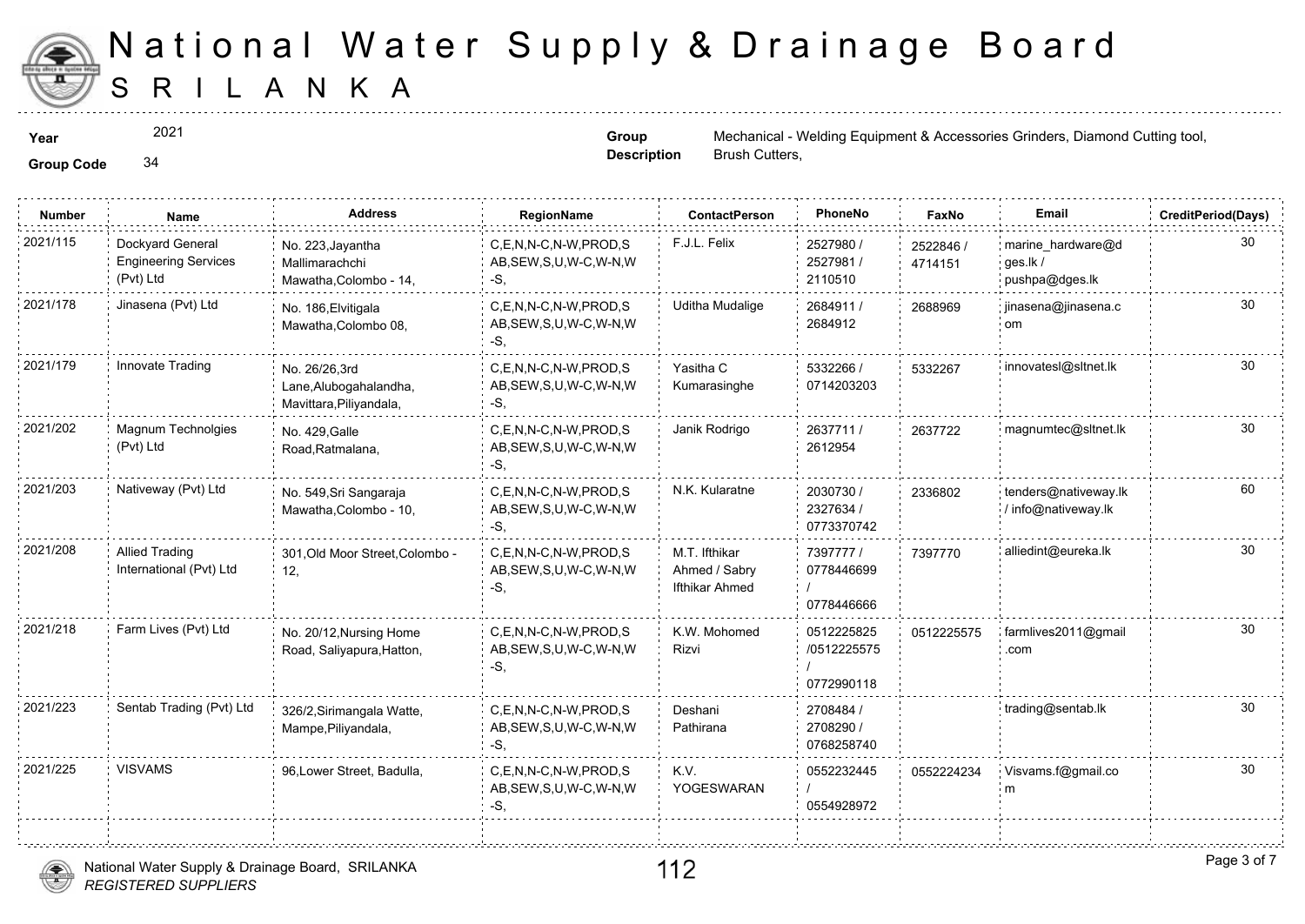

**Group Description**

2021

**Year** Mechanical - Welding Equipment & Access Accessories Contract Cutting to Grinders, Mechanical - Welding Equipment & Accessories Grinders, Diamond Cutting to Accessories Accessories Cutting to Accessories Cutting to A

**Group Code** 34

**Number Name Address RegionName ContactPerson PhoneNo FaxNo Email CreditPeriod(Days)** 2445670 / 4384882 / 4384909 / 4384880 2021/251 Ningbo Marketing info@ningbomarketing info@ningbomarketing info@ningbomarketing info@ningbomarketing i AB,SEW,S,U,W-C,W-N,W -S, No. 306,Sri Sangaraja Mawatha,Colombo - 10, 245220 2633390 / 4481307 / 2626159 C,E,N,N-C,N-W,PROD,S Shalani AB,SEW,S,U,W-C,W-N,W -S, 2021/254 Highper Tools (Pvt) Ltd. No. 23,5th Lane, Ratmalana, 448130 448189 2021/258 Central Agencies (Pvt) 127,Kotugodella C,E,N,N-C,N-W,PROD,S P.Shanmugam 0812224203 081223 AB,SEW,S,U,W-C,W-N,W -S, 127,Kotugodella Veediya,Kandy, Central Agencies (Pvt) Ltd 2448332 / 2433070 / 2320526 C,E,N,N-C,N-W,PROD,S S.Gowtham AB,SEW,S,U,W-C,W-N,W -S, 2021/262 Asean Industrial 307,Old Moor Street,Colombo - C,E,N,N-C,N-W,PROD,S S.Gowtham 2448332 / 12, Asean Industrial **Tradeways** C,E,N,N-C,N-W,PROD,S Vijay 2440421 AB,SEW,S,U,W-C,W-N,W -S, 2021/272 Lagna Enterprises No. 320,1st Floor, Old Moor C,E,N,N-C,N-W,PROD,S Vijay 2440421 244042 Street,Colombo - 12, 244042 2021/273 The Commercial No. 126J, Mahavidyalaya C,E,N,N-C,N-W, PROD,S Parmeshwaren 2381193 238119 AB,SEW,S,U,W-C,W-N,W -S, No. 126J,Mahavidyalaya Mawatha,Colombo - 13, The Commercial Trading Co. 238119 2021/291 Wijesinghe Enterprises No. 94,Nadun Uyana, C,E,N,N-C,N-W,PROD,S 30773531484 30773531484 AB,SEW,S,U,W-C,W-N,W -S, No. 94,Nadun Uyana, Parakandeniya,Imbulgoda, Wijesinghe Enterprises Tool Shop 2518424 / 0777731554 J.C.M. Senanayake 2021/306 Macro Auto Tech (Pvt) No. 233,Colombo Road, C,E,N,N-C,N-W,PROD,S J.C.M. 2518424 / 2518424 / 251842 AB,SEW,S,U,W-C,W-N,W -S, No. 233,Colombo Road, Divulpiriya,Boralesgamuwa, Macro Auto Tech (Pvt) Ltd 251842 5063279 / 5063280 / 0761828067 2021/317 Brown & Company PLC <sub>No.</sub> 481.T.B. Javah C,E,N,N-C,N-W,PROD,S 5063279 / 230737 AB,SEW,S,U,W-C,W-N,W -S, No. 481,T.B. Jayah Mawatha,Colombo 10, 23073



Brush Cutters,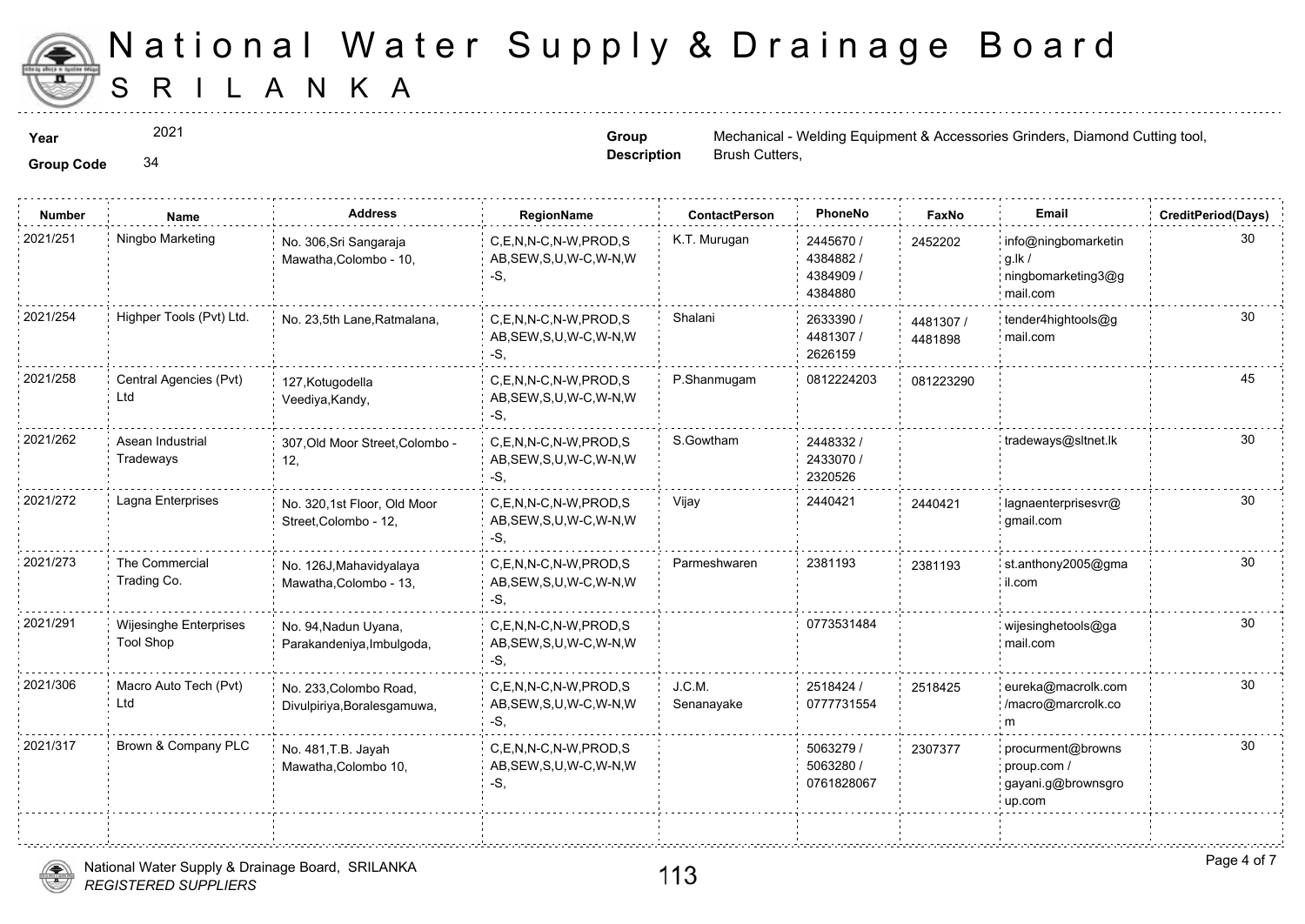

2021

**Group Description**

**Year** Mechanical - Welding Equipment & Access Accessories Contract Cutting to Grinders, Mechanical - Welding Equipment & Accessories Grinders, Diamond Cutting to Accessories Accessories Cutting to Accessories Cutting to A Brush Cutters,

**Group Code** 34

| <b>Number</b> | Name                                        | <b>Address</b>                                              | RegionName                                                   | <b>ContactPerson</b>      | PhoneNo                            | Faxl             |
|---------------|---------------------------------------------|-------------------------------------------------------------|--------------------------------------------------------------|---------------------------|------------------------------------|------------------|
| 2021/370      | Ajantha Tools &<br>Machinery                | No. 285/A`, Trincomalee<br>Street, Kandy,                   | C,E,N,N-C,N-W,PROD,S<br>AB, SEW, S, U, W-C, W-N, W<br>$-S$ . | E Sanjeev                 | 0813149648                         | 081222           |
| 2021/375      | Regal Hardwares                             | No.40, Colombo Street, Kandy,                               | C,E,N,N-C,N-W,PROD,S<br>AB, SEW, S, U, W-C, W-N, W<br>-S.    | P Sathasiwam<br>Pille     | 0812232088                         | 081222           |
| 2021/395      | <b>DE Macs Traders</b>                      | A9, Ground Floor, Anderson<br>Flats, Park Road, Colombo 05, | C,E,N,N-C,N-W,PROD,S<br>AB, SEW, S, U, W-C, W-N, W<br>-S.    | V Senthilprasath          | 0727962342<br>0702514575           | 071100           |
| 2021/402      | Kinotony Lanka Traders                      | No. 380 1/1, Sangaraja<br>Mawatha, Colombo 10,              | C,E,N,N-C,N-W,PROD,S<br>AB, SEW, S, U, W-C, W-N, W<br>-S.    | RM Hamdhaan               | 2441515/<br>0773080022             |                  |
| 2021/411      | Rower International                         | 364-1/1, Old Moor<br>Street, Colombo 12,                    | C,E,N,N-C,N-W,PROD,S<br>AB, SEW, S, U, W-C, W-N, W<br>$-S$ . | A Aravindakumar           | 2391700 /<br>0777634321            | 239970           |
| 2021/421      | Union Hardware                              | 278, Galle Road, Ratmalana,                                 | C,E,N,N-C,N-W,PROD,S<br>AB, SEW, S, U, W-C, W-N, W<br>-S.    | <b>ACM Mansoor</b>        | 2761100                            | 273725           |
| 2021/447      | Anika Marketing                             | No. 406, Sri Sangaraga<br>Mawatha, Colombo 10,              | C,E,N,N-C,N-W,PROD,S<br>AB, SEW, S, U, W-C, W-N, W<br>-S.    | <b>Charles Victor</b>     | 2334646 /<br>0778112240            |                  |
| 2021/451      | S/L State Trading (Gen)<br>Corporation Ltd. | 100.Nawam<br>Mawatha, Colombo 02,                           | C.E.N.N-C.N-W.PROD.S<br>AB, SEW, S, U, W-C, W-N, W<br>-S.    | <b>Mahesh Mendis</b>      | 2422342/4                          | 244797           |
| 2021/470      | Diesel & Motor<br>Engineering PLC           | No. 65, Jetawana<br>Road, Colombo 14,                       | C.E.N.N-C.N-W.PROD.S<br>AB, SEW, S, U, W-C, W-N, W<br>$-S$ , | Niroshan Pushpa<br>Kumara | 2449797 /<br>24645 /<br>0769370645 | 244908<br>420989 |
|               |                                             |                                                             |                                                              |                           |                                    |                  |
|               |                                             |                                                             |                                                              |                           |                                    |                  |

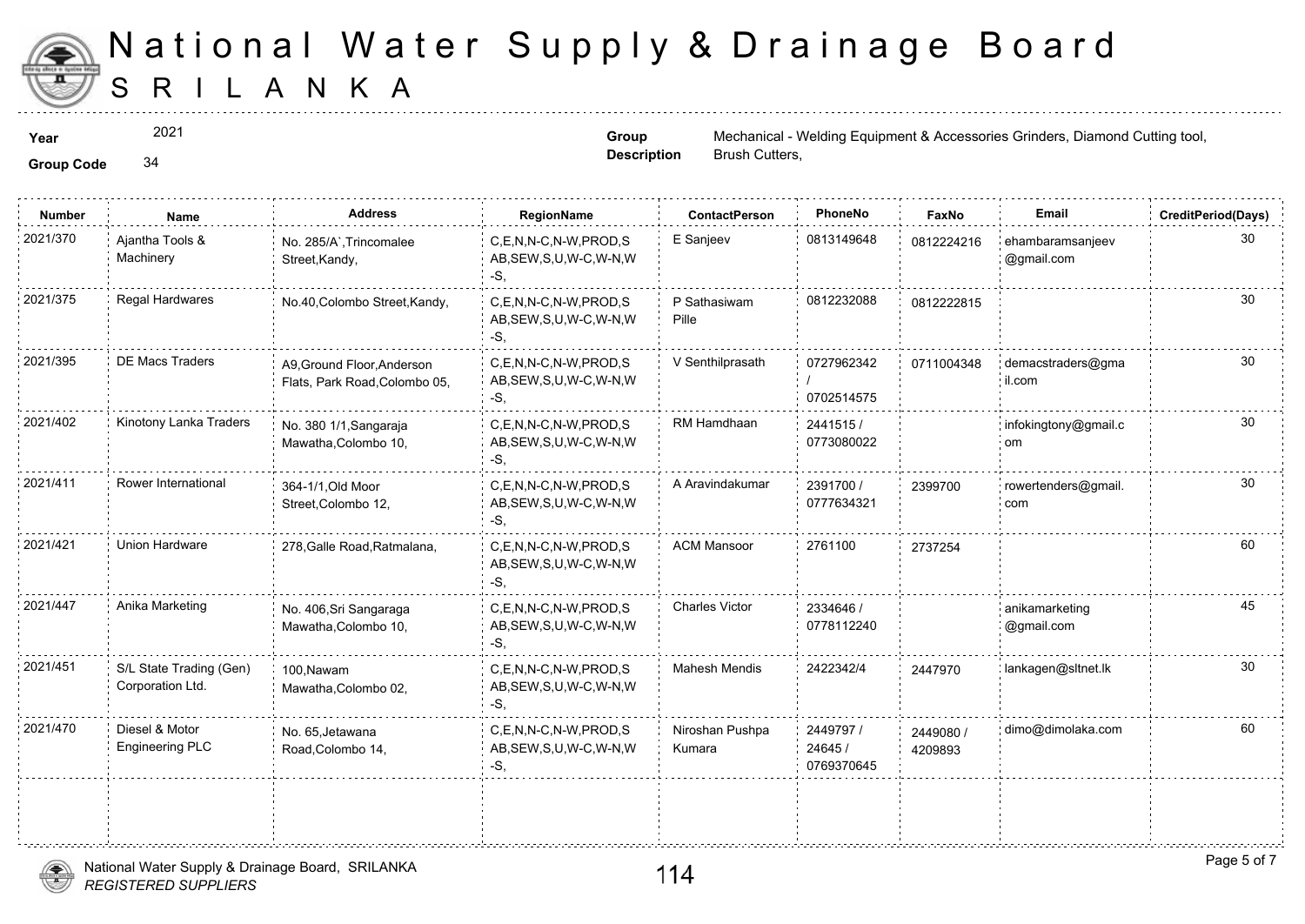

2021

**Group Code** 34

**Group Description**

**Year** Mechanical - Welding Equipment & Access Accessories Contract Cutting to Grinders, Mechanical - Welding Equipment & Accessories Grinders, Diamond Cutting to Accessories Accessories Cutting to Accessories Cutting to A Brush Cutters,

| <b>Group Code</b> |  |
|-------------------|--|
|                   |  |

| <b>Number</b> | Name                              | <b>Address</b>                                                    | RegionName                                                  | <b>ContactPerson</b>        | PhoneNo                   | Faxl   |
|---------------|-----------------------------------|-------------------------------------------------------------------|-------------------------------------------------------------|-----------------------------|---------------------------|--------|
| 2021/487      | Hovael Holdings (Pvt)<br>Ltd.     | No. 245/55, Old Avissawella<br>Road, Orugodawatte,                | C.E.N.N-C.N-W.PROD.S<br>AB, SEW, S, U, W-C, W-N, W<br>-S.   | Sidath Kapila<br>Wijeyratne | 2531636-9 /<br>0777748775 | 253164 |
| 2021/490      | Cooper International              | No.293,1/1 First Floor, Old Moor<br>Street, Colombo 12,           | C.E.N.N-C.N-W.PROD.S<br>AB, SEW, S, U, W-C, W-N, W<br>$-S,$ | R Dhananjith                | 2433659 /<br>2444868      | 233714 |
| 2021/493      | <b>Power Steels</b>               | No. 320,2nd Floor, Old Moor<br>Street, Colombo 12,                | C.E.N.N-C.N-W.PROD.S<br>AB, SEW, S, U, W-C, W-N, W<br>-S,   | P<br>Sithambaranatha<br>n   | 2459045                   |        |
| 2021/548      | Millennium Solution               | No. 49, Kandy<br>Road, Peliyagoda,                                | C,E,N,N-C,N-W,PROD,S<br>AB, SEW, S, U, W-C, W-N, W<br>-S.   | Subash<br>Madumadawa        | 0766327580<br>0117090701  |        |
| 2021/563      | A.T.A International (Pvt)<br>Ltd. | No. 145/15, Dutugamunu<br>Street, Kohuwala, Nugegoda,             | C.E.N.N-C.N-W.PROD.S<br>AB, SEW, S, U, W-C, W-N, W<br>-S.   | Naomal N Dias               | 2854200 /<br>2854240      | 285306 |
| 2021/569      | Green Line Office<br>Automation   | No. 113, Vihara<br>Mawatha, Suduhumpola, Kandy,                   | C,E,N,N-C,N-W,PROD,S<br>AB, SEW, S, U, W-C, W-N, W<br>-S.   | Ajantha<br>Weerasinghe      | 0813838285<br>0812203791  | 081220 |
| 2021/606      | S&D Suppliers Lanka<br>(Pvt) Ltd. | 152/5, Hewagama, Kaduwela,                                        | C.E.N.N-C.N-W.PROD.S<br>AB, SEW, S, U, W-C, W-N, W<br>-S.   | <b>HMVM</b><br>Samaraweera  | 2571157/<br>0776695959    |        |
| 2021/607      | Matrix (Pvt) Ltd.                 | No. 850, Bulugaha<br>Junction, Kandy Road,<br>Dalugama, Kelaniya, | C,E,N,N-C,N-W,PROD,S<br>AB, SEW, S, U, W-C, W-N, W<br>-S,   | Saman<br>Tennakoon          | 4377313                   | 291248 |
| 2021/609      | Wijerathne Enterprise             | No. 50/2, Napana, Manikhinna,                                     | C.E.N.N-C.N-W.PROD.S<br>AB, SEW, S, U, W-C, W-N, W<br>-S,   | <b>GMSB Wijeratne</b>       | 0352221773<br>0713610382  |        |
|               |                                   |                                                                   |                                                             |                             |                           |        |



÷.

. . . . . . . . . . . . . . . . . . .